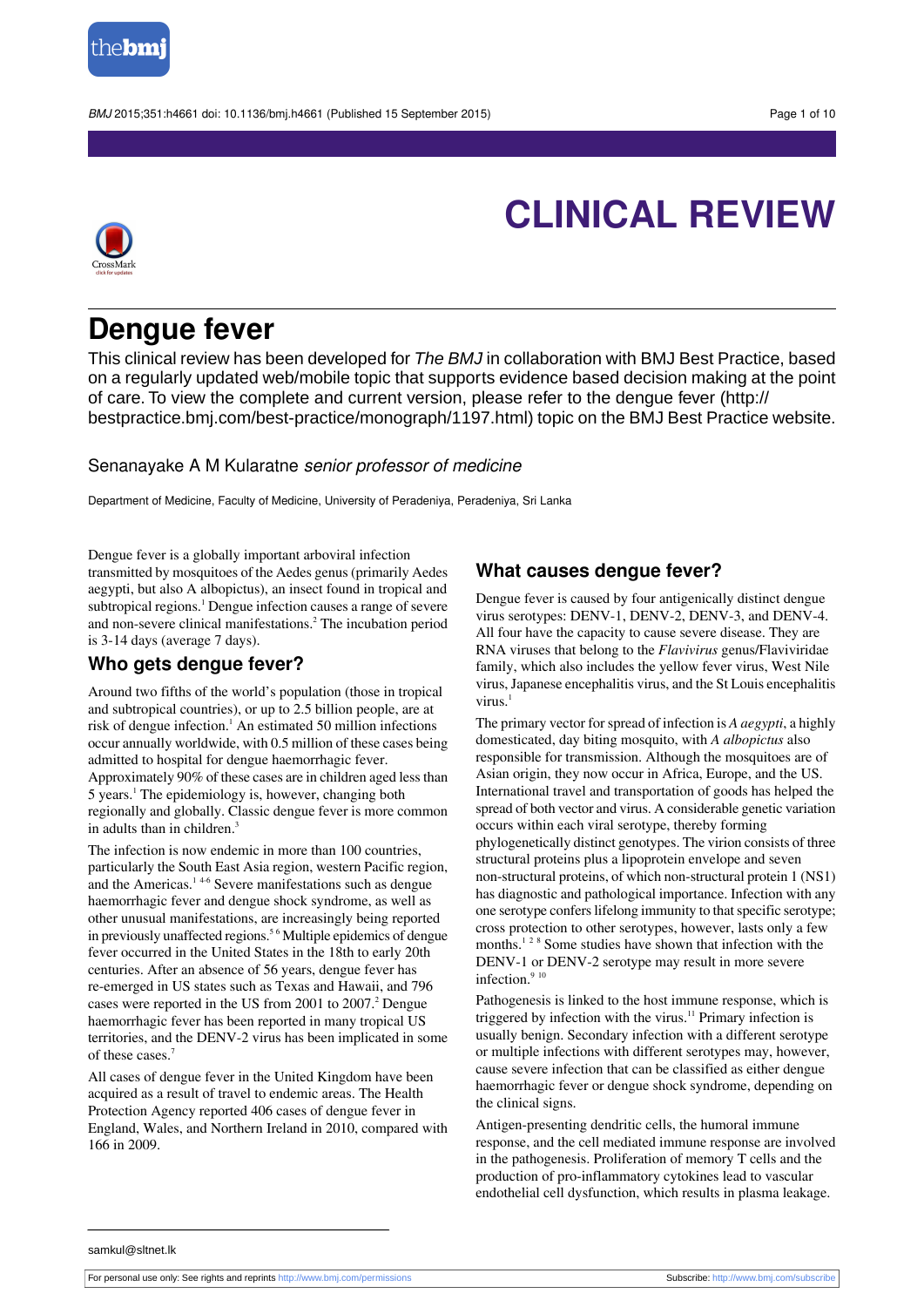#### **The bottom line**

- Dengue fever is a globally important arboviral infection transmitted by the Aedes genus of mosquito (primarily A aegypti, but also A albopictus), found in tropical and subtropical regions
- **•** The infection is endemic in more than 100 countries, particularly the South East Asia region, western Pacific region, and the Americas **•** The incubation period is 3-14 days (average 7 days)
- 
- **•** Clinical features include fever, headache, myalgia/arthralgia, and skin flushing/rash, together with leucopenia, thrombocytopenia, and increased liver function
- **•** Severe thrombocytopenia, haemorrhage, and plasma leakage are the key diagnostic features of the more severe forms of infection
- **•** Confirmatory tests include detection of viral antigen or nucleic acid and serology
- **•** Fluid therapy and the identification of the critical phase are the most important aspects of management

#### **Sources and selection criteria**

l searched Medline and PubMed from 1980 to date, limited to publications in English. My search strategy used a combination of key words,<br>including "dengue", "DHF", "US", "Africa", "Europe", "Asia", "WHO", and "Complication systematic reviews. Additional information cited includes evidence based national guidelines, published consensus statements, and WHO publications.

The concentration of cytokines such as interferon-γ, tumour necrosis factor-α, and interleukin 10 is higher, and the levels of nitric oxide and some complement factors are reduced. NS1 is a modulator of the complement pathway and plays a role in low levels of complement factors.<sup>12 13</sup> After infection, specific cross reactive antibodies, as well as CD4 and CD8 T cells, remain in the body for years.<sup>2</sup>

Infants can develop severe dengue fever during a primary infection (which is usually benign) owing to transplacental transfer of antibodies from an immune mother. This subsequently amplifies the infant's immune response to the primary infection.<sup>12</sup>

#### **Can dengue fever be prevented?**

#### **Primary prevention**

The World Health Organization recommends strategies for the prevention and control of dengue infection, $1<sup>2</sup>$  and authorities in dengue endemic regions may also produce their own prevention programmes and initiatives. The key to all prevention programmes is disease surveillance to detect epidemics (box 1). Communities in dengue endemic regions should be educated to recognise symptoms and prevent transmission.

Various worldwide initiatives are in the process of testing genetically modified mosquitoes to help stop the spread of dengue fever.<sup>14</sup> A tetravalent vaccine is being developed and may be available in the future.<sup>1 6 15</sup>

#### **Screening**

Screening is not applicable as dengue fever is a communicable disease. However, populations may be screened for epidemiological purposes or to check for previous exposure to dengue virus.

#### **Secondary prevention**

Recurrence is possible, with different serotypes leading to a secondary infection. The usual primary prevention measures should therefore be followed after recovery from an initial infection.

### **How is dengue fever diagnosed?**

Dengue fever should be considered in any patient presenting with fever, generalised skin flushing, leucopenia, and

thrombocytopenia. A correct diagnosis early in the course of infection is important to prevent complications.

#### **History**

Dengue fever should be suspected in any patients residing in countries where the infection is endemic and in those who travelled in such areas within the past two weeks.

The onset of symptoms after the incubation period is usually abrupt. Fever is characteristic of infection and is often abrupt in onset with high spikes of 39.4-40.5°C. It may also be biphasic and have a remittent pattern or be low grade, and generally lasts for five to seven days. In young children fever may cause febrile seizures or delirium. Patients with rapid defervescence may be about to enter the critical phase of infection.<sup>26</sup>

Aches and pains, particularly backache, arthralgia, myalgia, and bone pain, are common. Headache is also typical of infection and is generally constant and towards the front of the head. It usually improves within a few days. Severe retro-orbital pain on eye movement or with a little pressure applied to the eyeball is also usual.

Gastrointestinal symptoms (for example, anorexia, nausea or vomiting, epigastric discomfort or pain), lethargy or restlessness, collapse, or dizziness may also be present. Patients often report a lack of appetite or changes to taste sensation. Gastrointestinal symptoms, weakness, and dizziness may be more noticeable in dengue haemorrhagic fever. Upper respiratory tract symptoms (for example, cough, sore throat) are usually absent, although they may atypically occur in mild infection.

#### **Physical examination**

Diffuse skin flushing of the face, neck, and chest develop early with infection. This evolves into a maculopapular or rubelliform rash of the whole body, usually on day 3 or 4 of the fever. Blanching may occur when the skin is pressed.<sup>16</sup> The rash fades with time, and during the convalescent phase appears as pallid areas.

Haemorrhagic signs include petechiae, purpura, or a positive tourniquet test (blood pressure cuff inflated to a point midway between systolic and diastolic blood pressures for five minutes; the test is positive if  $\geq 10$  petechiae per square inch appear on the forearm). More major haemorrhage can manifest as epistaxis, gingival bleeding, haematemesis, melaena, vaginal bleeding (in women of childbearing age), or bleeding from a venepuncture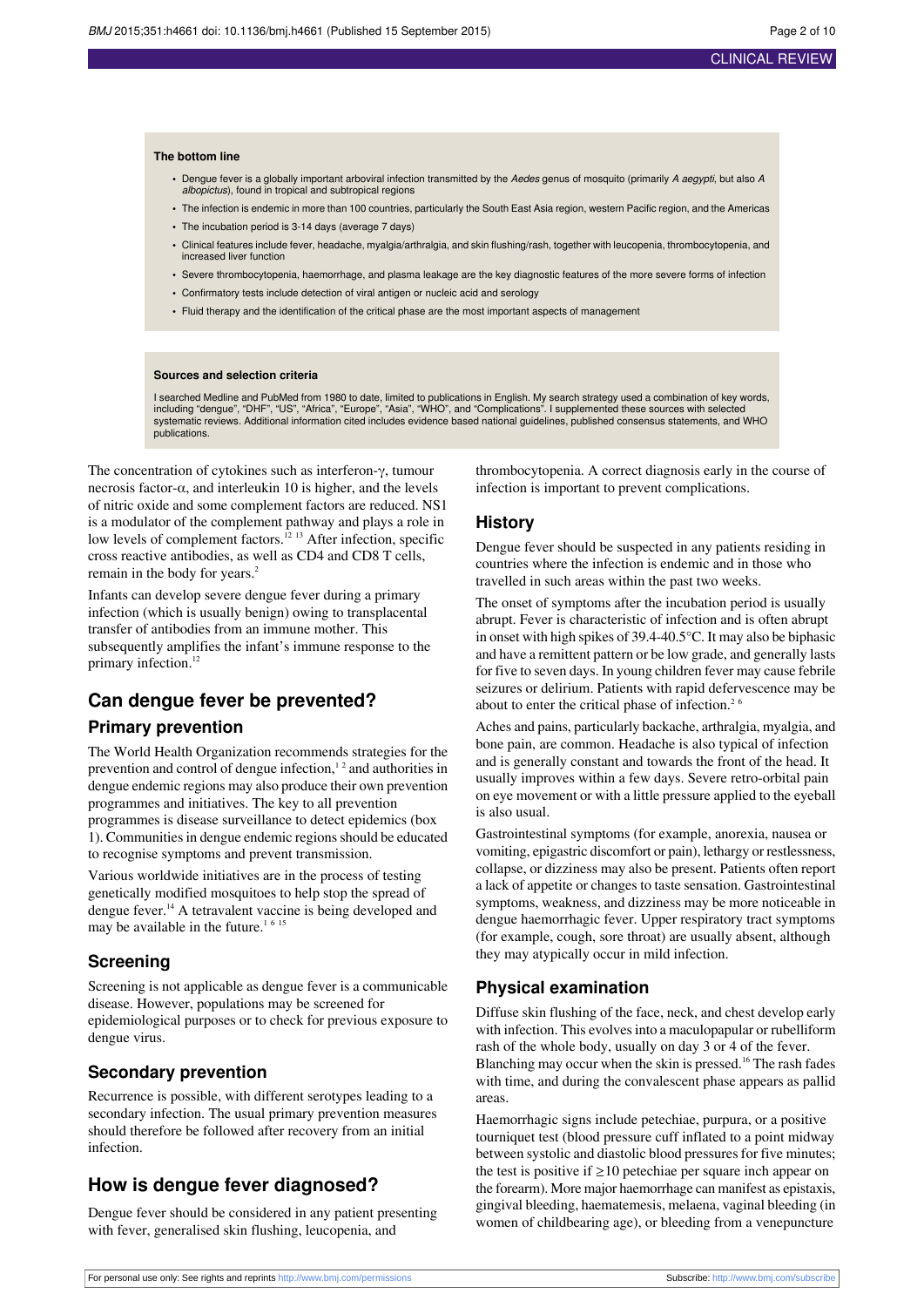#### **Box 1 Measures to prevent the spread of dengue fever<sup>1</sup>**

- **•** Regular removal of all sources of stagnant water to prevent mosquito breeding grounds
- **•** Appropriate clothing to cover exposed skin, especially during the day, and the use of insecticides, mosquito repellents, mosquito coils, and mosquito nets
- **•** Mosquito nets and coils placed around sick patients to prevent transmission

site. These signs can occur with either dengue fever or dengue haemorrhagic fever.<sup>12</sup>

Hepatomegaly may be present. Plasma leakage is a sign of dengue haemorrhagic fever, and clinical evidence of this includes the presence of ascites, postural dizziness, or pleural effusion. $12$ 

Circulatory collapse (that is, cold clammy skin, rapid and weak pulse with narrowing of pulse pressure <20 mm Hg with decreased diastolic pressure, postural drop of blood pressure >20 mm Hg, capillary refill time greater than three seconds, reduced urine output) indicates the presence of shock and supports a diagnosis of dengue shock syndrome. $12$ 

#### **Phases of infection**

Dengue infection has three distinct phases<sup>2</sup>: febrile, critical, and convalescent. The febrile phase is characterised by a sudden high grade fever and dehydration that can last two to seven days.<sup>2</sup> The critical phase (box 2) is characterised by plasma leakage, bleeding, shock, and organ impairment and lasts for about 24 to 48 hours. It usually starts around the time of defervescence (this does not always occur), typically days 3 to 7 of the infection.

Patients with dengue haemorrhagic fever or dengue shock syndrome go through all three stages. The critical phase is bypassed in patients with dengue fever.<sup>12 17</sup>

#### **Laboratory investigations**

#### Initial laboratory investigations

A full blood count should be ordered initially in all patients with symptoms. Typically, leucopenia and thrombocytopenia occur as early as the second day of fever.<sup>1</sup> Leucopenia, in combination with a positive tourniquet test, in a dengue endemic area has a positive predictive value of 70-80%.<sup>18 19</sup> Leucopenia (with neutropenia) persists throughout the febrile period. In classic dengue fever (box 3), thrombocytopenia is usually mild, although it may also be severe.<sup>1</sup>

The haematocrit may also rise about 10% in patients with dengue fever owing to dehydration.<sup>1</sup> The results of liver function tests are usually increased, particularly for alanine and aspartate aminotransferases.<sup>1</sup> Clotting studies are not required for diagnosis but may play a useful role in the management of the infection in patients with haemorrhagic signs.

#### Confirmatory laboratory investigations

Confirmatory tests should be carried out if possible.<sup>12</sup> This is important because dengue fever can be confused with many non-dengue illnesses. Four types of diagnostic test are available for confirmation of dengue virus infection (table  $1 \downarrow$ ).

The choice of test depends on numerous factors, including local availability, cost, time of sample collection, available facilities, and technical expertise. Although direct methods such as viral nucleic acid or viral antigen detection are more specific, they are more costly and labour intensive. Indirect methods (that is, serology) are less specific but are more accessible, faster, and less costly.<sup>2</sup> The identification of viral nucleic acid or viral

antigen, plus the detection of an antibody response (serology), is preferable to either approach alone.<sup>2</sup> Detection of viral nucleic acid or viral antigen is primarily done in the first five days of illness, and serological tests after the fifth day. Some tests differentiate between viral serotypes, although this is not useful clinically.

Virus isolation is possible during the initial viraemic phase. This test is accessible only in some locations and is generally not recommended as results are usually not available in a clinically meaningful time frame.

#### **Imaging**

Imaging studies are required only if dengue haemorrhagic fever or dengue shock syndrome is suspected. A lateral decubitus chest radiograph of the right side of the chest can be ordered to detect clinically undetectable pleural effusion in the early phase of plasma leakage. Ultrasonography of the abdomen is useful to detect the presence of ascites and plasma leak or other disease related changes in abdominal organs, including the liver, gallbladder (oedema may precede plasma leakage), and kidneys. $12$ 

## **How is dengue fever managed? Treatment approach**

Treatment is supportive, as no specific antiviral therapy is available for dengue infection, and is based on guidance produced by WHO and other region specific authorities.<sup>126172122</sup> The only recognised treatment in dengue fever is maintaining adequate hydration, and in dengue haemorrhagic fever and dengue shock syndrome treatment isfluid replacement therapy. In dengue endemic regions, the triage of patients with suspected dengue infection should be done in a specifically designated area of the hospital.

Early diagnosis and optimal clinical management reduce the associated morbidity and mortality. Delays in diagnosis, incorrect diagnosis, use of improper treatments (for example, non-steroidal anti-inflammatory drugs), and surgical interventions are all considered harmful. Educating the public about the signs and symptoms of dengue infection and when to seek medical advice is the key to optimal diagnosis and treatment.

#### **Severity of infection**

The most commonly used and practical treatment plan is produced by WHO and is based on the severity of infection.<sup>2</sup> This classification separates patients into one of three groups (table 2[⇓\)](#page-8-0), depending on the clinical presentation.

#### Group A

Patients classified as being in group A have the following features and can be managed at home:

- **•** No warning signs (particularly when fever subsides)
- **•** Able to tolerate an adequate volume of oral fluids and pass urine at least once every six hours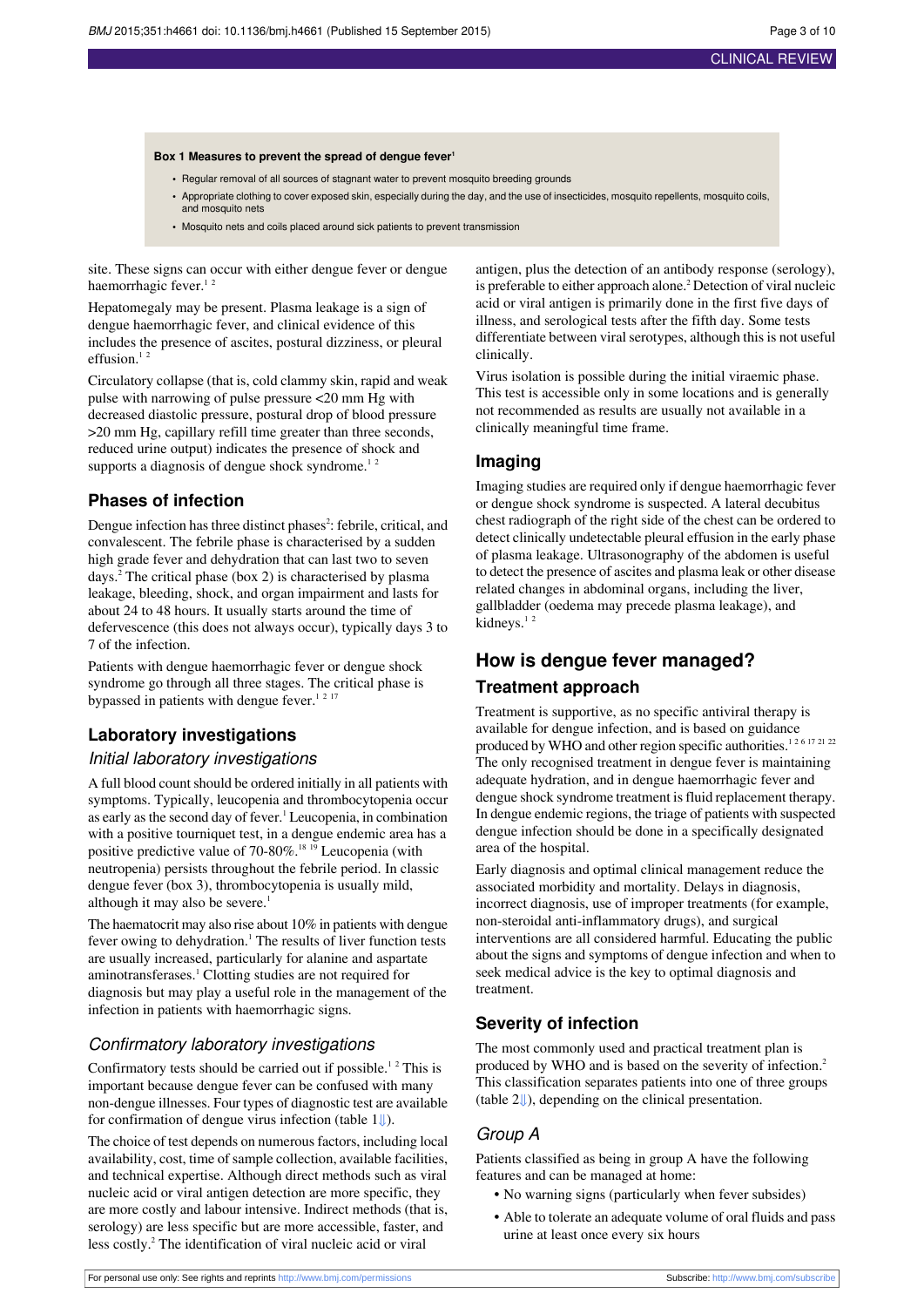#### **Box 2 Warning signs of impending critical phase of infection<sup>6</sup>**

- **•** Abdominal pain or tenderness
- **•** Persistent vomiting
- **•** Accumulation of clinical fluid (for example, ascites, pleural effusion)
- **•** Mucosal bleeding
- **•** Lethargy or restlessness
- **•** Liver enlargement >2 cm
- **•** Increase in haematocrit with rapid decrease in platelet count

**Box 3 Laboratory criteria for diagnosis of dengue haemorrhagic fever or dengue shock syndrome<sup>1</sup> <sup>2</sup>**

- **•** Rapidly developing, severe thrombocytopenia
- **•** Decreased total white cell count and neutrophils and changing neutrophil to lymphocyte ratio
- **•** Increased haematocrit (20% increase from baseline is objective evidence of plasma leakage)
- **•** Hypoalbuminaemia (serum albumin <35 g/L suggests plasma leakage)
- **•** Increased liver function test results (aspartate aminotransferase:alanine aminotransferase >2)
- **•** Near normal blood counts and haematocrit.

#### Group B

Patients classified as being in group B have the following features and require hospital admission:

- **•** Developing warning signs
- **•** Co-existing risk factors for serious infection (for example, pregnancy, extremes of age, obesity, diabetes, renal impairment, haemolytic diseases)
- **•** Poor family or social support (for example, patients live alone or far from medical facilities and without reliable transport)
- **•** Increasing haematocrit or a rapidly decreasing platelet count.

#### Group C

Patients classified as being in group C have the following features and require emergency medical intervention:

- **•** Established warning signs
- **•** In the critical phase of infection, with severe plasma leakage (with or without shock), severe haemorrhage, or severe organ impairment (for example, hepatic or renal impairment, cardiomyopathy, encephalopathy, or encephalitis).

#### **Management of group C patients**

These patients require emergency medical intervention. At presentation, patients may be in compensated or decompensated shock. Access to intensive care facilities and blood transfusion should be available. Intravenous crystalloids and colloids administered rapidly are recommended, according to algorithms produced by WHO.<sup>12</sup> An attempt should be made to work out how long patients have been in the critical phase and their previous fluid balance.

The total fluid quota for 48 hours should be calculated based on the formula<sup> $117$ </sup>:

#### maintenance (M)+5% fluid deficit

where M=100 mL/kg for the first 10 kg of body weight, 50 mL/kg for the second 10 kg of body weight, and 20 mL/kg for every kilogram over 20 kg of body weight up to 50 kg; and 5% fluid deficit is calculated as 50 mL/kg of body weight up to 50 kg

For example, for an adult who weighs 50 kg, the total fluid quota for 48 hours would be 4600 mL.

The formula may be used for children and adults, although the rate of administering treatment differs between these patient groups, and local protocols should be followed. Ideal body weight should be used in the formula for children.

Other formulas for fluid replacement therapy have been reported, so local protocols should be consulted and followed. The infusion rate should be adjusted according to the usual monitoring variables, and therapy is usually required for only 24-48 hours, with a gradual reduction once the rate of plasma leakage decreases towards the end of the critical phase.<sup>2</sup>

Giving colloids (for example, dextran 70% or 6% starch) over crystalloids(for example, 0.9% normalsaline, Ringer'slactate) has no clinical advantage.<sup>23-25</sup> (B evidence.) WHO guidelines clearly indicate when colloids should be used (for example, intractable shock, resistance to crystalloid resuscitation).<sup>12</sup>

Patients should be monitored closely throughout, including vital signs, peripheral perfusion, pulse pressure, capillary refill time, fluid balance, haematocrit, platelet count, urine output, temperature, blood glucose, liver function tests, renal profile, coagulation profile, and other organ function tests as indicated.

Usually the patient's condition will become stable within a few hours of fluid therapy. If patients remain unstable, other contributory causes such as metabolic acidosis, electrolyte imbalances (for example, hypocalcaemia, hypoglycaemia), myocarditis, or hepatic necrosis should be investigated and managed appropriately. If patients do not improve and the haematocrit falls, internal bleeding should be suspected and a blood transfusion carried out immediately; caution is, however, advised owing to the risk of fluid overload. Consensus is now for early use of colloids and blood transfusion in refractory unstable patients.

Over-enthusiastic treatment and too rapid hydration can lead to fluid overload, causing pulmonary oedema, facial congestion, raised jugular venous pressure, pleural effusion, or ascites. These complications should be treated with restriction of intravenous fluid therapy and bolus doses of intravenous furosemide (frusemide) until patients are stable. Although less common, the disease may take a different course as a result of the complications listed in table [3⇓](#page-9-0).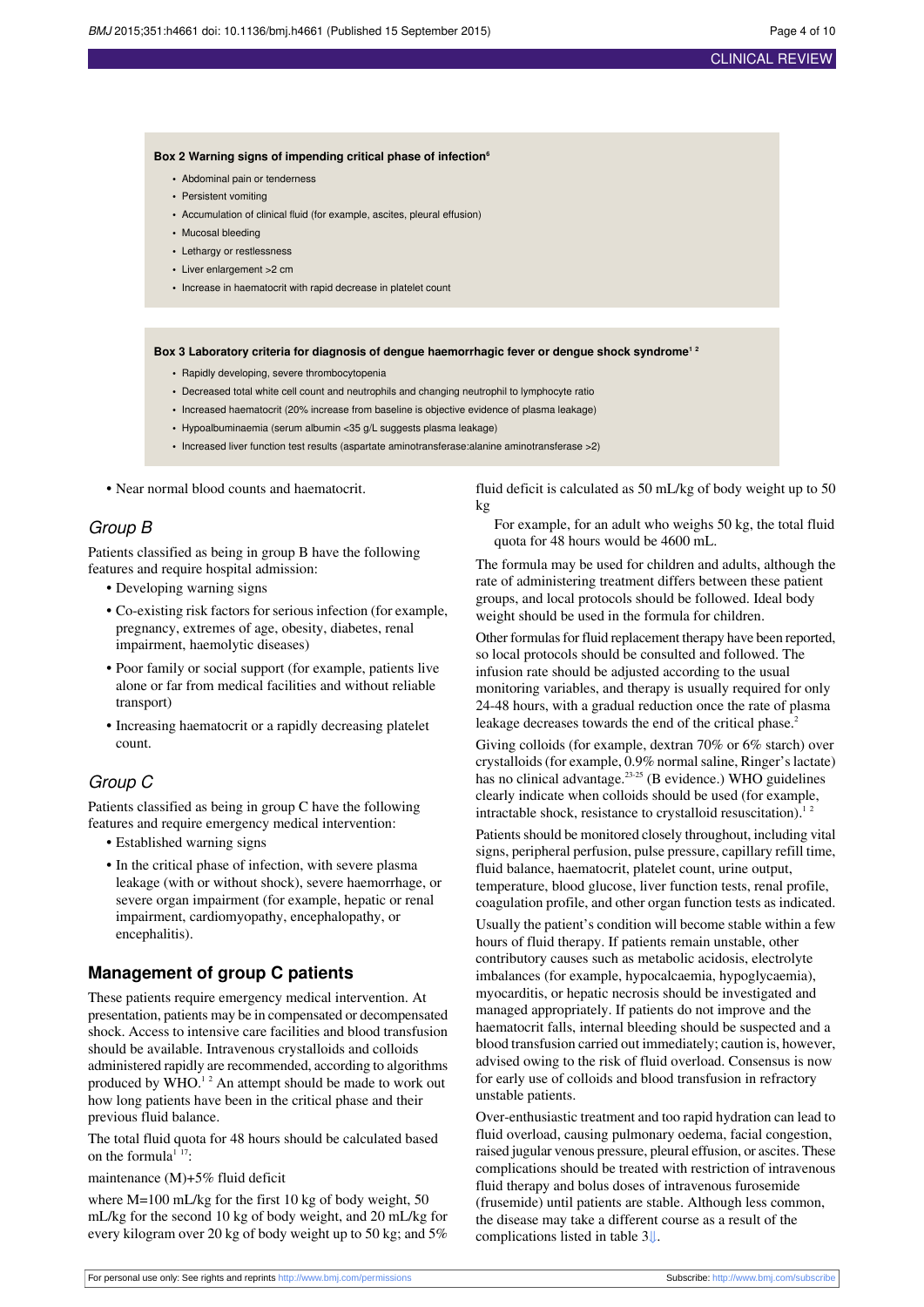#### **Management of group B patients**

These patients require hospital admission. The severity of infection should be assessed. If patients are not in the early critical phase (that is, with plasma leakage) they should be encouraged to take fluids orally (for example, approximately 2500 mL/24 hours for adults, or age appropriate maintenance fluid requirement for children). If this is not possible, or patients enter the critical phase (indicated by rising haematocrit, hypoalbuminaemia, progressive leucopenia, thrombocytopenia, third space fluid loss, and narrowing of pulse pressure with postural drop), intravenousfluid replacement therapy with 0.9% saline (or Ringer's lactate) should be started using the maintenance  $(M)+5\%$  fluid deficit formula.<sup>1 17</sup> Patients should be monitored closely throughout, including vital signs, peripheral perfusion, fluid balance, haematocrit, platelet count, urine output, temperature, blood glucose, liver function tests, renal profile, and coagulation profile.

#### **Management of group A patients**

These patients can be managed at home and should be encouraged to take oral fluids(for example, approximately 2500 mL/24 hours for adults, or age appropriate maintenance fluid requirement for children). Oral rehydration products, fruit juices, and clear soups are better than water. Red or brown fluids should be avoided, asthese may lead to confusion about haematemesis.

Patients should be advised to rest. Tepid sponging may be used for fever and paracetamol in usual doses for pain or fever. Non-steroidal anti-inflammatory drugs should be avoided as they increase bleeding tendency.

Patients should be given an instruction leaflet outlining the warning signs and be advised to return to hospital immediately if any develop. Blood counts should be performed daily.

#### **Pregnancy**

Pregnancy is a risk factor for higher maternal mortality and poor antenatal outcomes. The incidence of caesarean sections, pre-eclampsia, preterm deliveries, reduced birth weight, and vertical transmission of the infection is higher. $26$  Close observation and meticulous management is therefore important in this patient group. Fluid intake is the same as for non-pregnant women; prepregnancy body weight should be used in the formula.<sup>1</sup>

As pregnancy is associated with various physiological changes such as high pulse rate, low blood pressure, wider pulse pressure, decreased haemoglobin and haematocrit values, and decreased platelet count, baseline variables should be noted on the first day of infection and subsequent results interpreted with caution. It should be remembered that other pregnancy related conditions, such as pre-eclampsia and HELLP (haemolysis, elevated liver enzyme levels, and low platelet levels) syndrome, may also alter laboratory variables.<sup>127</sup>

Detection of plasma leakage (for example, ascites, pleural effusion) is difficult in pregnant women, and so early ultrasonography is recommended.<sup>127</sup>

#### **Children**

As the tendency for children to develop dengue haemorrhagic fever or dengue shock syndrome is increased, laboratory variables such as haematocrit, platelet count, and urine output should be monitored regularly.

Assessment of the severity of symptoms in infants aged less than 1 year is difficult compared with that in older children and adults. Infants have less respiratory reserve and are more

susceptible to electrolyte imbalances and hepatic impairment. The plasma leakage that occurs in children may be shorter and respond faster to fluid resuscitation.<sup>1</sup>

#### **Convalescence and discharge**

Convalescence can be recognised by the improvement in clinical variables as well asthe patient's appetite and wellbeing. Patients may develop a diuresis, and hypokalaemia may follow. If hypokalaemia occurs, intravenous fluids should be replaced by potassium rich fluid. During recovery patients may also develop a rash or generalised pruritus. Once wellbeing is achieved and patients remain afebrile for 48 hours with an increasing platelet count and stable haematocrit, they can be discharged.<sup>2</sup>

#### **Adjunctive therapies**

Prophylactic platelet transfusions are rarely required (even with very low platelet counts) and are not recommended except in the presence of active bleeding. The clinical value of fresh frozen plasma, corticosteroids, intravenous immunoglobulin, and antibiotics is controversial and more evidence is required before they can be recommended.<sup>128</sup>

#### **Disease notification**

In dengue endemic regions, suspected, probable, and confirmed cases of dengue fever should be reported to the relevant authorities assoon as possible so that measures can be instituted to prevent transmission.<sup>2</sup>

## **What are the complications of dengue fever?**

#### **Prognosis**

The mortality rate for severe dengue fever is  $0.8-2.5\%$ .<sup>1</sup> Children are at an increased risk of severe infection and death, although severe infection in adults is increasingly being reported.<sup>14-6</sup> The risk of children aged 1-5 years dying from dengue fever is fourfold higher than in children aged  $11-15$  years.<sup>20</sup> Even though dengue haemorrhagic fever and dengue shock syndrome are uncommon in adults, a higher morbidity and mortality rate has been reported, especially in older people, which is related to an increased risk of organ impairment.<sup>1</sup>  $\overline{6}$  29-31

#### **Long term sequelae**

Once patients have recovered, no long term sequelae are associated with dengue fever; some patients may, however, experience postviral fatigue syndrome. Platelet count gradually increases during convalescence, although some patients may develop temporary thrombocytosis during recovery. Complete normalisation of liver function test results may take up to four weeks.

#### **Recurrence**

Recurrence is possible with a different dengue virus serotype, leading to secondary dengue infection. Third and fourth recurrences of clinical infection can also occur, but the clinical impact is not clear. Once immunity has developed to all four serotypes, lifelong immunity to each occurs.

#### **Monitoring**

Patients do not require monitoring and regular follow-up beyond the acute infectious period. It is advisable to review blood counts and liver function for up to four weeks after discharge.

For personal use only: See rights and reprints<http://www.bmj.com/permissions> Subscribe: <http://www.bmj.com/subscribe>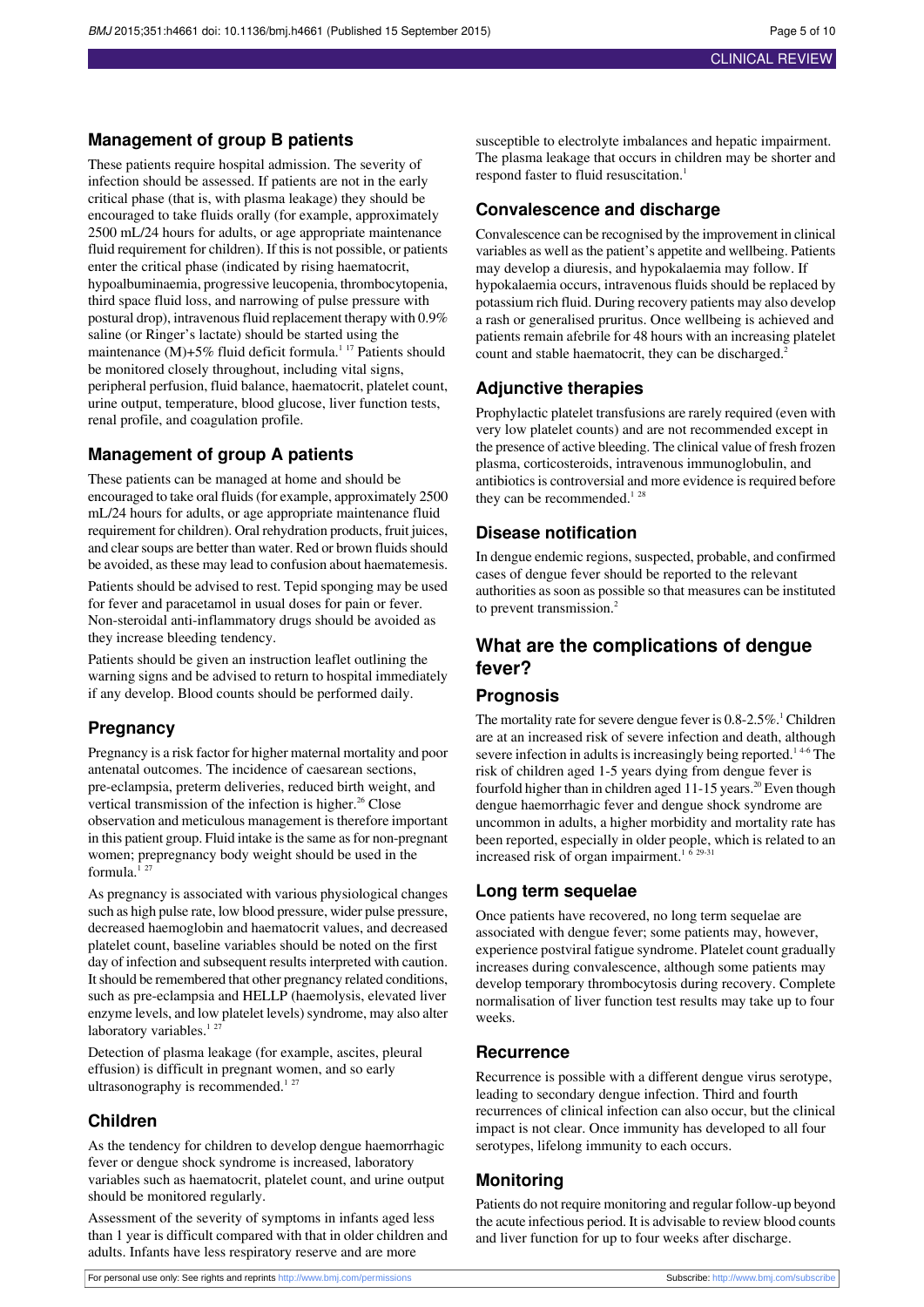#### **Patient instructions**

Patients should be reassured that there are no long term sequelae associated with dengue fever after recovery, and that they may resume normal activities once physically capable. Based on empirical evidence, patients should be advised to avoid alcohol and strenuous activities during convalescence, as liver function may take up to three weeks to return to normal.

#### **Are there any emerging treatments?**

#### **Corticosteroids**

Although some studies report that corticosteroids are effective in dengue fever, more evidence is required before they are recommended.<sup>28</sup> <sup>32</sup> (C evidence.) In one randomised controlled trial use of oral prednisolone during the early acute phase of dengue fever was not associated with prolongation of viraemia or other adverse effects. The study was not powered to assess efficacy, but it found no reduction in the development of shock or other recognised complications of dengue fever.<sup>33</sup>

#### **Antiviral drugs**

The development of a safe and effective antiviral drug that is active against the dengue virus is a priority. Although this has been attempted, no successful outcomes have been achieved.<sup>34</sup> Balapiravir is a prodrug of a nucleoside analogue (R1479) and an inhibitor of hepatitis C virus replication in vivo. It was found to be ineffective as a candidate drug in a randomised, double blind placebo controlled trial of balapiravir in adults with dengue fever. $35$ 

#### **Vaccines**

A tetravalent vaccine is currently being developed and may be available in the future.<sup>16</sup> Trial results have shown promise.<sup>36-4</sup>

Competing interests: I have read and understood the BMJ Policy on competing interests and declare the following: none.

Provenance and peer review: Commissioned; externally peer reviewed. This clinical review series has been developed for The BMJ in

collaboration with BMJ Best Practice ([http://bestpractice.bmj.com](http://bestpractice.bmj.com/)), an independent product produced by BMJ Publishing Group Limited. BMJ Best Practice comprises web/mobile topics that support evidence-based decision making at the point of care. Peer review of the content in this clinical review was carried out exclusively according to BMJ Best Practice's own, independent process ([http://bestpractice.bmj.com/best](http://bestpractice.bmj.com/best-practice/marketing/how-is-best-practice-produced.html)[practice/marketing/how-is-best-practice-produced.html\)](http://bestpractice.bmj.com/best-practice/marketing/how-is-best-practice-produced.html). This adaptation of a BMJ Best Practice topic for a clinical review in The BMJ uses only a portion of content from the latest available web version of BMJ Best Practice. BMJ Best Practice is updated on an ongoing basis, and the content of any BMJ Best Practice topic is expected to change periodically including subsequent to its publication as a clinical review in The BMJ. To view the complete and current versions of all BMJ Best Practice topics, please refer to the BMJ Best Practice website ([http://bestpractice.](http://bestpractice.bmj.com/) [bmj.com](http://bestpractice.bmj.com/)).

Content from BMJ Best Practice is intended to support, aid and supplement the expertise, discretion and judgement of licensed medical health professionals who remain solely responsible for decisions regarding diagnosis and treatment of their patients. Content from BMJ Best Practice is not intended to function as a substitute for a licensed medical health professional's judgement. BMJ Best Practice reflects evidence available to its authors and licensors prior to publication. BMJ relies on its authors to confirm the accuracy of the information presented to reflect generally accepted practices. While BMJ seeks to ensure BMJ Best Practice is up to date and accurate, it does not warrant that is the case. Content from BMJ Best Practice is supplied on an "as is" basis

and any statements made to the contrary are void. BMJ Best Practice does not endorse drugs, diagnose patients, or recommend therapy. The full disclaimer applicable to BMJ Best Practice can be found at [http:](http://bestpractice.bmj.com/best-practice/marketing/disclaimer.html) [//bestpractice.bmj.com/best-practice/marketing/disclaimer.html.](http://bestpractice.bmj.com/best-practice/marketing/disclaimer.html)

- 1 World Health Organization, Regional Office for South-East Asia. Comprehensive guidelines for prevention and control of dengue and dengue haemorrhagic fever—revised and expanded edition. 2011. www.searo.who.int/entity/vector\_borne\_tropical\_diseases. [documents/SEAROTPS60/en/](http://www.searo.who.int/entity/vector_borne_tropical_diseases/documents/SEAROTPS60/en/).
- 2 World Health Organization, Special Programme for Research and Training in Tropical Diseases (TDR). Dengue guidelines for diagnosis, treatment, prevention and control: new edition. 2009. [http://whqlibdoc.who.int/publications/2009/9789241547871\\_eng.pdf?ua=1](http://whqlibdoc.who.int/publications/2009/9789241547871_eng.pdf?ua=1).
- 3 Kalayanarooj S, Vaughn DW, Nimmannitya S, et al. Early clinical and laboratory indicators of acute dengue illness. J Infect Dis 1997;176:313-21.
- 4 Halstead SB. Dengue. Lancet 2007;370:1644-52.
- 5 Guzman MG, Kouri G. Dengue and dengue haemorrhagic fever in America: lessons and challenges. J Clin Virol 2007;27:1-13.
- 6 Teixeira MG, Barreto M. Diagnosis and management of dengue: clinical review. BMJ 2009;339:1189-93.
- Wilder-Smith A, Gubler DJ. Geographic expansion of dengue: the impact of international travel. Med Clin North Am 2008;92:1377-90.
- 8 Webster DP, Farrar J, Rowland-Jones S. Progress towards dengue vaccine. Lancet Infect Dis 2009;9:678-87.
- 9 Pichainarong N, Mongkalangoon N, Kalyanarooj S, et al. Relationship between body size and severity of dengue haemorrhagic fever among children aged 0-14 years. South East J Trop Med Public Health 2006;37:283-8.
- 10 Guzman MG, Kouri GP, Bravo J, et al. Dengue haemorrhagic fever in Cuba 1981, retrospective seroepidemiological study. Am J Trop Med Hyg 1990;42:179-84.
- 11 Stephenson JR. Understanding dengue pathogenesis: implication for vaccine design. Bull World Health Organ 2005;83:308-14.
- 12 Whitehorn J, Simmons CP. The pathogenesis of dengue. Vaccine 2011;29:7221-8. 13 Libraty DH, Young PR, Pickering D, et al. High circulating levels of the dengue virus
- nonstructural protein NS1 early in dengue illness correlate with development of dengue haemorrhagic fever. J Infect Dis 2002:186:1165-8.
- 14 Baldacchino F, Caputo B, Chandre F, et al. Control methods against invasive Aedes mosquitoes in Europe: a review. Pest Manag Sci 2015, published online 21 May
- 15 Villar L, Dayan GH, Arredondo-García JL, et al; CYD15 Study Group. Efficacy of a tetravalent dengue vaccine in children in Latin America. N Engl J Med 2015;372:113-23.
- 16 Premaratne R, Pathmeswaran A, Amarasekara ND, et al. A clinical guide for early dete of dengue fever and timing of investigations to detect patients likely to develop complications. Trans R Soc Trop Med Hyg 2009;103:127-31.
- 17 Ministry of Health, Sri Lanka. Guidelines on management of dengue fever and dengue haemorrhagic fever in children and adolescents: revised and expanded edition. Nov 2012. [www.epid.gov.lk/web/images/pdf/Publication/gmdfca12.pdf](http://www.epid.gov.lk/web/images/pdf/Publication/gmdfca12.pdf).
- 18 Kalayanarooj S, Nimmanitya S, Suntayakorn S, et al. Can doctors make an accurate diagnosis of dengue infection at an early stage? Dengue Bull 1999;23:1-9.
- 19 Sawasdivorn S, Vibulvattanakit S, Sasavatpakdee M, et al. Efficacy of clinical diagnosis of dengue fever in paediatric age groups as determined by WHO case definition 1997 in Thailand. Dengue Bull 2001;25:56-64.
- 20 Lima Mda R, Nogueira RM, Schatzmayr HG, et al. Comparison of three commercially available dengue NS1 antigen capture assays for acute diagnosis of dengue in Brazil. PLoS Negl Trop Dis 2010;4:e738.
- 21 Centers for Disease Control and Prevention. Clinical guidance: dengue virus. Jun 2014. [www.cdc.gov/dengue/clinicalLab/clinical.html.](http://www.cdc.gov/dengue/clinicalLab/clinical.html)
- 22 Ashley EA. Dengue fever. Trends Anaesth Crit Care 2011;1:39-41.<br>23 Dung NM, Day NP, Tam DT, et al. Fluid replacement in dengue she
- Dung NM, Day NP, Tam DT, et al. Fluid replacement in dengue shock syndrome: randomized, double-blind comparison of four intravenous fluid regimens. Clin Infect Dis 1999;29:787-94.
- 24 Ngo NT, Cao XT, Kneen R, et al. Acute management of dengue shock syndrome: randomized double-blind comparison of 4 intravenous fluid regimens in the first hour. Clin Infect Dis 2001;32:204-13.
- 25 Wills BA, Nguyen MD, Ha TL, et al. Comparison of three fluid solutions for resuscitation in dengue shock syndrome. N Engl J Med 2005;353:877-89.
- 26 Pouliot SH, Xiong X, Harille RM, et al. Maternal dengue and pregnancy outcomes: a systemic review. Obstet Gynecol Sury 2010:65:107-18.
- 27 Ministry of Health, Sri Lanka. Guidelines on management of dengue fever and dengue haemorrhagic fever in adults: revised and expanded edition. Nov 2012. www.epid.go [web/images/pdf/Publication/guidelines\\_for\\_the\\_management\\_of\\_df\\_and\\_dhf\\_in\\_adults.](http://www.epid.gov.lk/web/images/pdf/Publication/guidelines_for_the_management_of_df_and_dhf_in_adults.pdf) [pdf.](http://www.epid.gov.lk/web/images/pdf/Publication/guidelines_for_the_management_of_df_and_dhf_in_adults.pdf)
- 28 Rajapakse S. Corticosteroids in the treatment of dengue illness. Trans R Soc Trop Med Hyg 2009;103:122-6.
- 29 Kularatne SA, Patirage MM, Pathirage PV, et al. Cardiac complication of a dengue fever outbreak of Sri Lanka, 2005. Trans R Soc Trop Med Hyg 2007;101:804-8.
- Kularatne SA, Pathirage MM, Gunasena S. A case series of dengue fever with altered consciousness and electroencephalogram changes in Sri Lanka. Trans R Soc Trop Med Hyg 2008;102:1053-4.
- 31 Gulati S, Maheshwari A. Atypical manifestations of dengue. Trop Med Int Health 2007;12:1087-95.
- 32 Zhang F, Kramer CV. Corticosteroids for dengue infection. Cochrane Database Syst Rev 2014;7:CD003488.
- 33 Tam DT, Ngoc TV, Tien NT, et al. Effects of short-course oral corticosteroid therapy in early dengue infection in Vietnamese patients: a randomized, placebo-controlled trial. Clin Infect Dis 2012;55:1216-24.
- 34 Noble CG, Chen YL, Dong H, et al. Strategies for development of dengue virus inhibitors. Antiviral Res 2010;85:450-62.
- 35 Nguyen NM, Tran CN, Phung LK, et al. A randomized, double-blind placebo controlled trial of balapiravir, a polymerase inhibitor, in adult dengue patients, *J Infect Dis* 2013;207:1442-50.
- Sabchareon A, Wallace D, Sirivichayakul C, et al. Protective efficacy of the recombinant, live-attenuated, CYD tetravalent dengue vaccine in Thai schoolchildren: a randomised, controlled phase 2b trial. Lancet 2012;380:1559-67.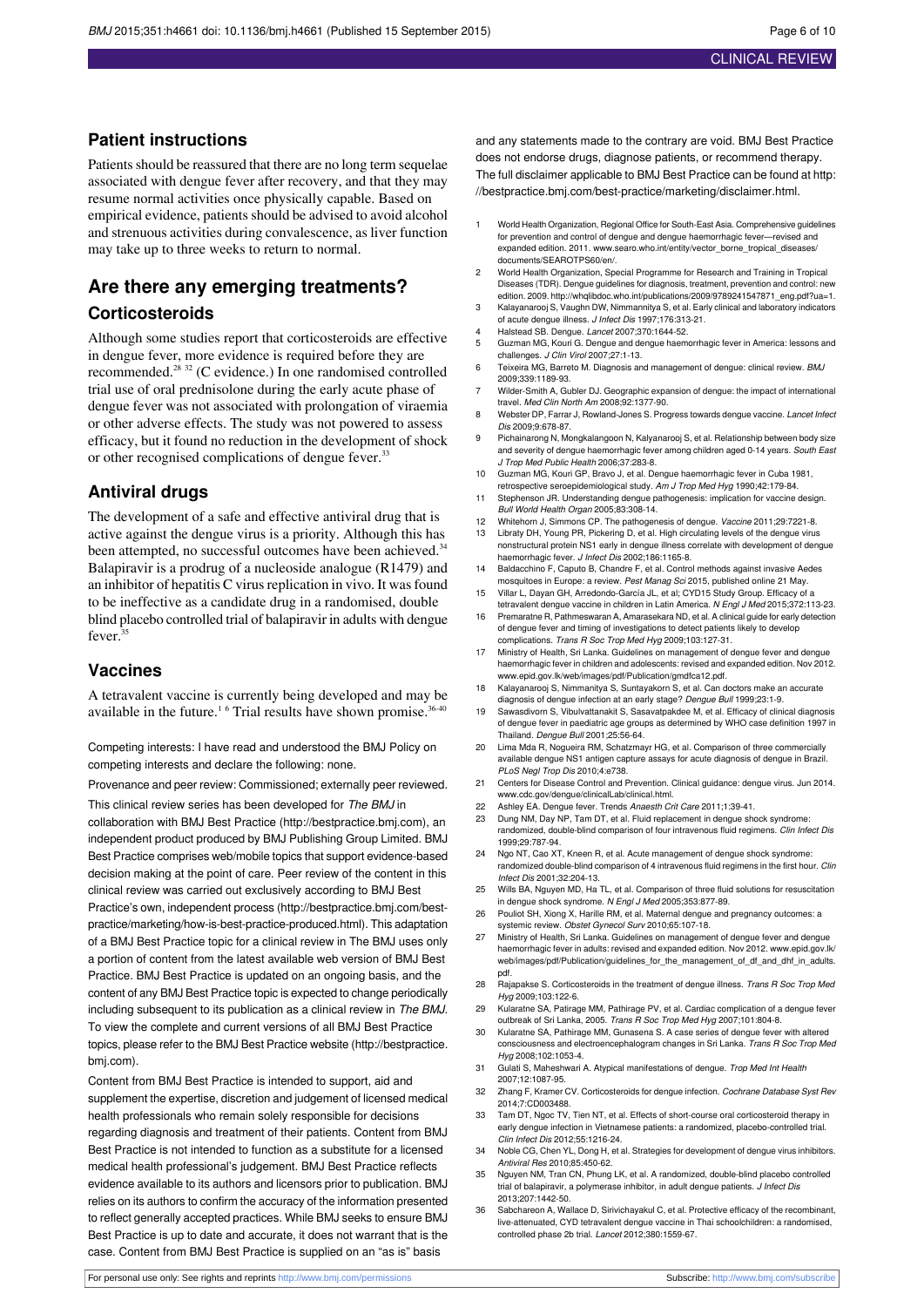#### **Additional educational resources**

#### Resources for healthcare professionals

Guidelines on management of dengue fever and dengue haemorrhagic fever in adults ([www.epid.gov.lk/web/images/pdf/Publication/](http://www.epid.gov.lk/web/images/pdf/Publication/guidelines_for_the_management_of_df_and_dhf_in_adults.pdf) [guidelines\\_for\\_the\\_management\\_of\\_df\\_and\\_dhf\\_in\\_adults.pdf\)](http://www.epid.gov.lk/web/images/pdf/Publication/guidelines_for_the_management_of_df_and_dhf_in_adults.pdf)—guidelines developed by a team of experienced doctors and specific to adults

Comprehensive guideline for prevention and control of dengue and dengue haemorrhagic fever ([www.searo.who.int/entity/vector\\_borne\\_](http://www.searo.who.int/entity/vector_borne_tropical_diseases/documents/SEAROTPS60/en) [tropical\\_diseases/documents/SEAROTPS60/en\)](http://www.searo.who.int/entity/vector_borne_tropical_diseases/documents/SEAROTPS60/en)—outlines recommendations for management of dengue fever/dengue haemorrhagic fever and focuses on topics of relevance to member states of the South East Asia region

Dengue guidelines for diagnosis, treatment, prevention and control: new edition ([http://whqlibdoc.who.int/publications/2009/](http://whqlibdoc.who.int/publications/2009/9789241547871_eng.pdf?ua=1) [9789241547871\\_eng.pdf?ua=1\)](http://whqlibdoc.who.int/publications/2009/9789241547871_eng.pdf?ua=1)—outlines clinical management of dengue fever for all phases of infection and includes a stepwise approach to management, differentiating between patient groups

#### Resource for patients

Centers for Disease Control and Prevention (CDC): dengue—prevention ([www.cdc.gov/Dengue/prevention/](http://www.cdc.gov/Dengue/prevention/))—discusses ways to reduce the risk of dengue infection

- 37 Lanata CF, Andrade T, Gil AI, et al. Immunogenicity and safety of tetravalent dengue vaccine in 2-11 year-olds previously vaccinated against yellow fever: randomized, controlled, phase II study in Piura, Peru. Vaccine 2012;30:5935-41.
- 38 Leo YS, Wilder-Smith A, Archuleta S, et al. Immunogenicity and safety of recombinant tetravalent dengue vaccine (CYD-TDV) in individuals aged 2-45 years: phase II randomized controlled trial in Singapore. Hum Vaccin Immunother 2012;8:1259-71.
- 39 Durbin AP, Kirkpatrick BD, Pierce KK, et al. A single dose of any of four different live attenuated tetravalent dengue vaccines is safe and immunogenic in flavivirus-naive adults: a randomized, double-blind clinical trial. J Infect Dis 2013;207:957-65.
- 40 Capeding MR, Tran NH, Hadinegoro SR, et al; CYD14 Study Group. Clinical efficacy and safety of a novel tetravalent dengue vaccine in healthy children in Asia: a phase 3, randomised, observer-masked, placebo-controlled trial. Lancet 2014;384:1358-65.
- 41 Kularatne SA, Imbulpitiya IV, Abeysekera RA, et al. Extensive haemorrhagic necrosis of liver is an unpredictable fatal complication in dengue infection: a postmortem study. BMC Infect Dis 2014;14:141.

#### Cite this as: BMJ 2015;351:h4661

© BMJ Publishing Group Ltd 2015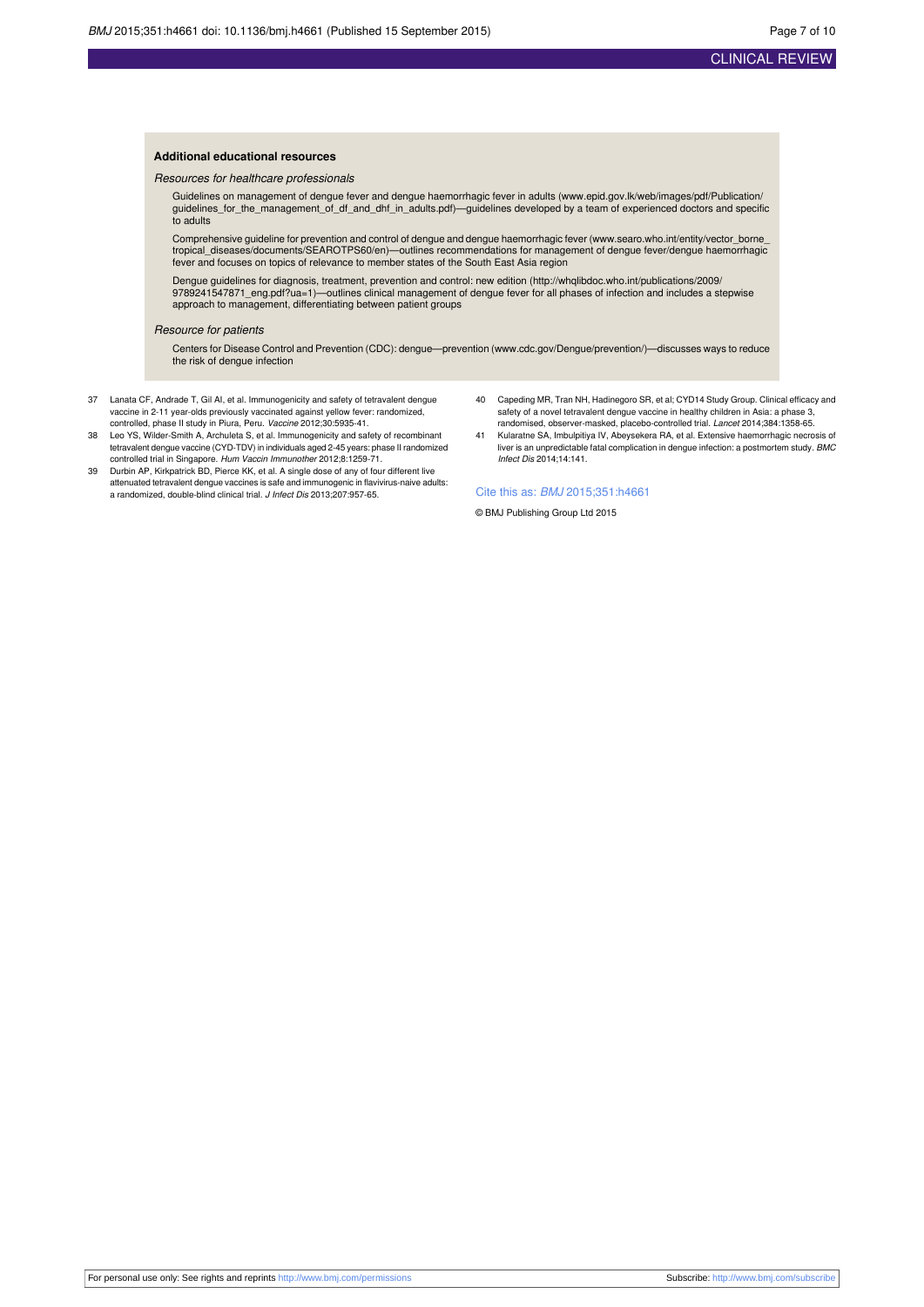## **Tables**

<span id="page-7-0"></span>

| Table 1  Confirmatory laboratory tests for dengue fever |                                                                                                                                                                                                                                                                                                                                                                                                                                                                                                                                                                                                                                                                                                                                                                                                                                                                                                                                                 |                                                                                                                                                                                                                                              |                                                                                                                                                                                                                |  |  |
|---------------------------------------------------------|-------------------------------------------------------------------------------------------------------------------------------------------------------------------------------------------------------------------------------------------------------------------------------------------------------------------------------------------------------------------------------------------------------------------------------------------------------------------------------------------------------------------------------------------------------------------------------------------------------------------------------------------------------------------------------------------------------------------------------------------------------------------------------------------------------------------------------------------------------------------------------------------------------------------------------------------------|----------------------------------------------------------------------------------------------------------------------------------------------------------------------------------------------------------------------------------------------|----------------------------------------------------------------------------------------------------------------------------------------------------------------------------------------------------------------|--|--|
| <b>Tests</b>                                            | <b>How it works</b>                                                                                                                                                                                                                                                                                                                                                                                                                                                                                                                                                                                                                                                                                                                                                                                                                                                                                                                             | <b>Advantages</b>                                                                                                                                                                                                                            | <b>Disadvantages</b>                                                                                                                                                                                           |  |  |
| Viral antigen<br>detection                              | Detection of non-structural protein 1 using enzyme linked<br>immunosorbent assay (ELISA) or rapid kits is useful in early<br>diagnosis and can be ordered from days 1-5 of illness. <sup>20</sup> A serum<br>specimen should be used. A positive result confirms diagnosis                                                                                                                                                                                                                                                                                                                                                                                                                                                                                                                                                                                                                                                                      | Easy to perform; rapid tests can be used May be as sensitive as viral nucleic<br>in the field and provide results in a few<br>hours; early diagnosis is possible, which identify serotype <sup>2</sup><br>may affect management <sup>2</sup> | acid detection; however, does not                                                                                                                                                                              |  |  |
| Viral nucleic<br>acid detection                         | Reverse transcriptase-polymerase chain reaction is method of<br>choice and can be ordered in the first 5 days of fever onset. Tissue,<br>whole blood, serum, or plasma specimen can be used. A positive<br>result confirms diagnosis                                                                                                                                                                                                                                                                                                                                                                                                                                                                                                                                                                                                                                                                                                            | Most sensitive and specific test available, Expensive, requires laboratory<br>especially in early infection; early<br>diagnosis is possible, which may affect<br>management; can identify serotype <sup>2</sup>                              | facilities and expertise, not rapid<br>(takes 24-48 hours), cannot<br>differentiate between primary and<br>secondary infection, potential for false<br>positive results owing to<br>contamination <sup>2</sup> |  |  |
| Serology                                                | Serology results may be negative in first 5 days of illness; therefore,<br>IgM ELISA and IgG ELISA are tests of choice after first 5 days of<br>illness (polymerase chain reaction is more sensitive in first 5 days).<br>Presence of IgG in first few days of infection strongly suggests<br>secondary infection. Positive IgM and IgG in single serum sample<br>is highly suggestive of dengue infection, whereas IgM or IgG<br>seroconversion in paired serum samples or a fourfold IgG titre<br>increase in paired serum samples confirms the diagnosis. <sup>2</sup> Whole<br>blood, serum, or plasma specimen can be used. IgM rapid tests<br>are commercially available and easy to use; however, their accuracy<br>is poor as cross reaction with other infectious agents and in<br>autoimmune disorders can occur. Haemagglutination inhibition test<br>is useful for diagnosing secondary dengue infection (that is, titre<br>≥1:1280 | Inexpensive, easy to perform, more<br>readily available in dengue endemic<br>areas, can distinguish between primary<br>and secondary infection (that is, IgM to<br>IgG ratio <1.2 suggests secondary<br>infection) $^2$                      | Disadvantages: lower specificity than<br>other tests; requires two serum<br>samples; delays confirmation of<br>diagnosis <sup>2</sup>                                                                          |  |  |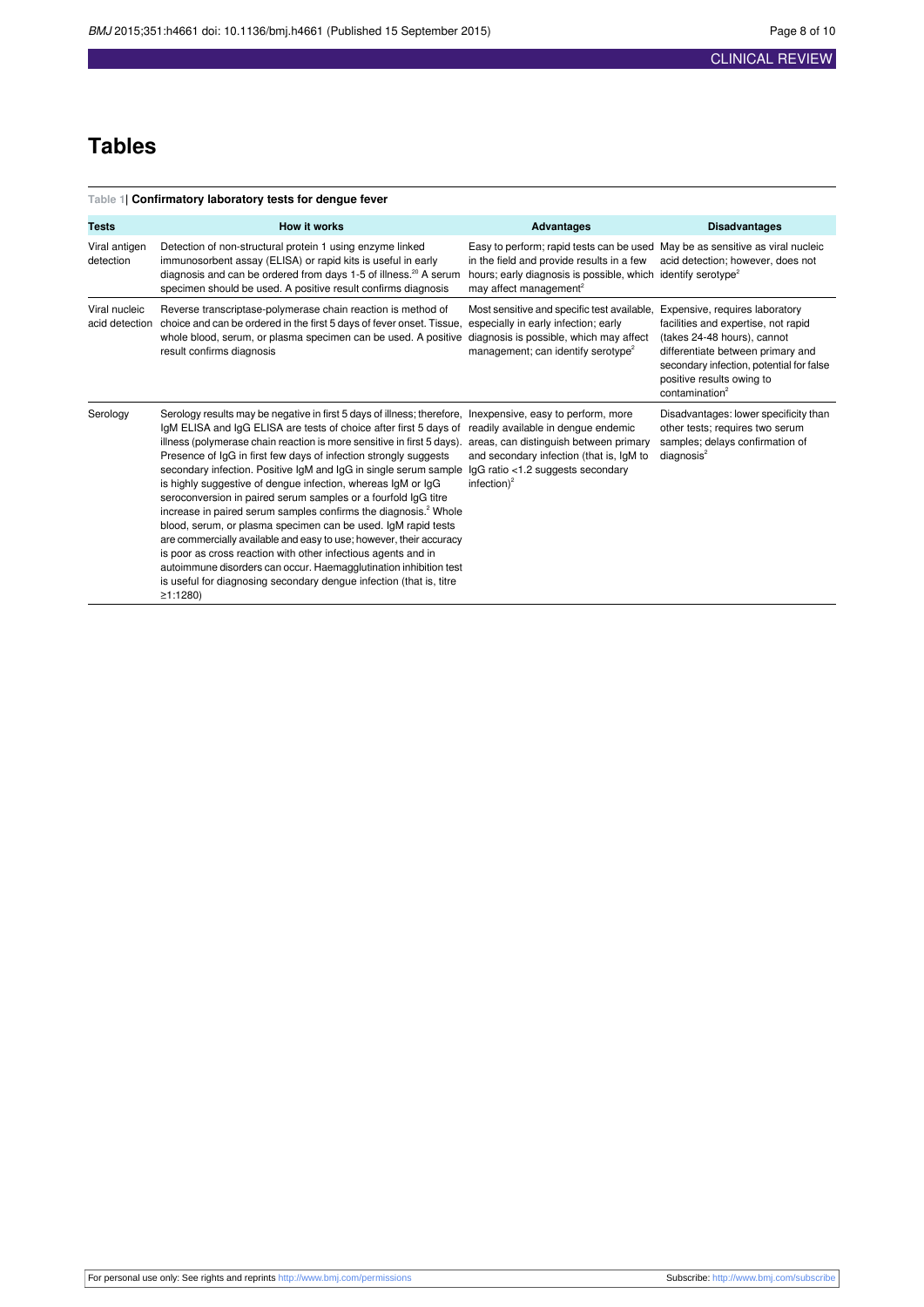#### <span id="page-8-0"></span>**Table 2| World Health Organization guide to severity of infection<sup>2</sup>**

| <b>Patient groups</b> | <b>Features</b>                                                                                                                                                                                                                                                                                                                                                                                   | Setting for patient management |
|-----------------------|---------------------------------------------------------------------------------------------------------------------------------------------------------------------------------------------------------------------------------------------------------------------------------------------------------------------------------------------------------------------------------------------------|--------------------------------|
| A                     | No warning signs (particularly when fever subsides); able to tolerate adequate volume of oral fluids Home<br>and pass urine at least once every 6 hours; near normal blood counts and haematocrit                                                                                                                                                                                                 |                                |
| в                     | Developing warning signs; co-existing risk factors for serious infection (for example, pregnancy,<br>extremes of age, obesity, diabetes, renal impairment, haemolytic diseases); poor family or social<br>support (for example, patients who live alone or live far from medical facilities and do not have<br>reliable transport); increasing haematocrit or a rapidly decreasing platelet count | Hospital                       |
| C                     | Established warning signs; in critical phase of infection, with severe plasma leakage (with or without Emergency medical intervention with access<br>shock), severe haemorrhage, or severe organ impairment (for example, hepatic or renal impairment, to intensive care facilities and blood<br>cardiomyopathy, encephalopathy, or encephalitis)                                                 | transfusion                    |